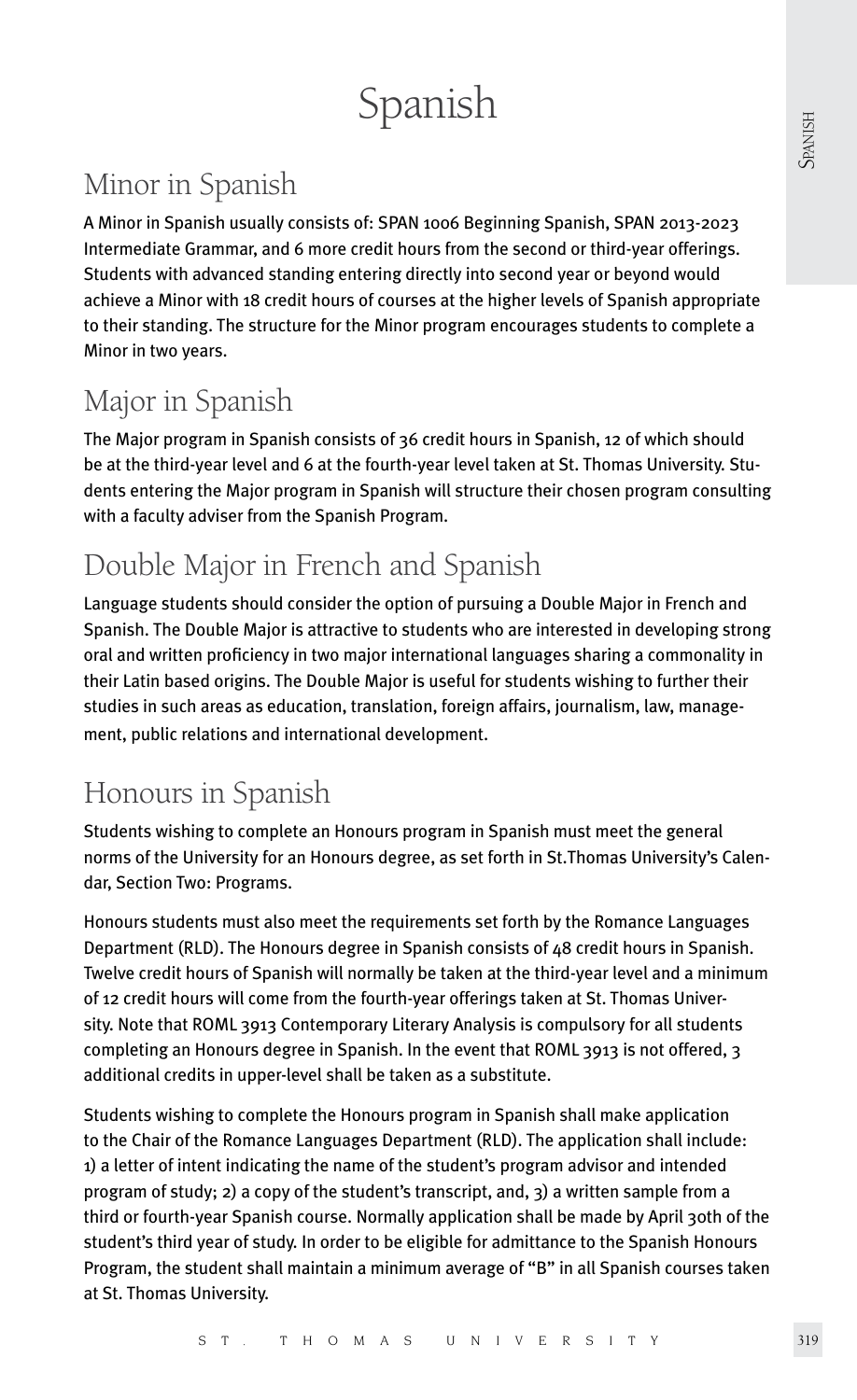The application and program of study must be approved by the Department's Honours and Majors Committee (HMC). The Chair shall notify the student of the committee's decision.

Students opting to write a thesis must have their proposal approved by the HMC. The Honours thesis will normally be read by a reading committee of two other faculty members chosen from within the department. Where this is not feasible or where the thesis involves an interdisciplinary component, the reading committee shall be composed of the program advisor, a member of the RLD and a faculty member chosen from another appropriate department.

# Advanced Standing in Spanish

Students who claim advanced standing in Spanish will be expected to take courses at a level appropriate to their knowledge. Advanced standing in Spanish will be determined at an oral interview with a senior faculty member appointed by the Department. At the conclusion of this interview, students will be placed in an appropriate Spanish course.

Students with Spanish as their first langue will normally be accepted directly into third and fourth year courses and may proceed to an Honours degree with the appropriate number of credit hours at that level.

# Honours Thesis

In addition to the 48 credit hours in Spanish, an Honours thesis is recommended for any student proceeding to graduate school in Spanish. However, this Honours thesis will be in addition to the normal 48 credit hour Honours and is therefore not compulsory.

# Accelerated Program in Spanish

Students can accelerate their program in Spanish by taking university courses in a Spanishspeaking environment, with Departmental approval. Such courses have been recognized by the Department at St. Thomas University since 1973 and include such options as the ICUSTA Exchange Program and the Avila Experience, as well as other approved methods of foreign travel and study. Students are encouraged to take such programs after completing their second year in Spanish and they should consult the appropriate departmental advisor for more details.

# Certificate of Competency in Spanish

# **Diploma de español lengua estranjera (DELE)**

A student wishing to obtain an internationally recognized Certificate of Competency in Spanish would take and pass the DELE (Diploma de Español Lengua Extranjera), initially at the basic level. Examinations for the DELE are in November and May. St. Thomas University is the official testing site for the DELE for New Brunswick and Prince Edward Island. The DELE has respected and objective international standing; it is the official certificate of the Instituto Cervantes, sponsored by the Spanish Government, and operates from the Universidad de Salamanca in Spain.

# Spanish Curriculum

# **SPAN-1006. Beginning Spanish**

The beginner's course is designed for students with no previous knowledge of the lan-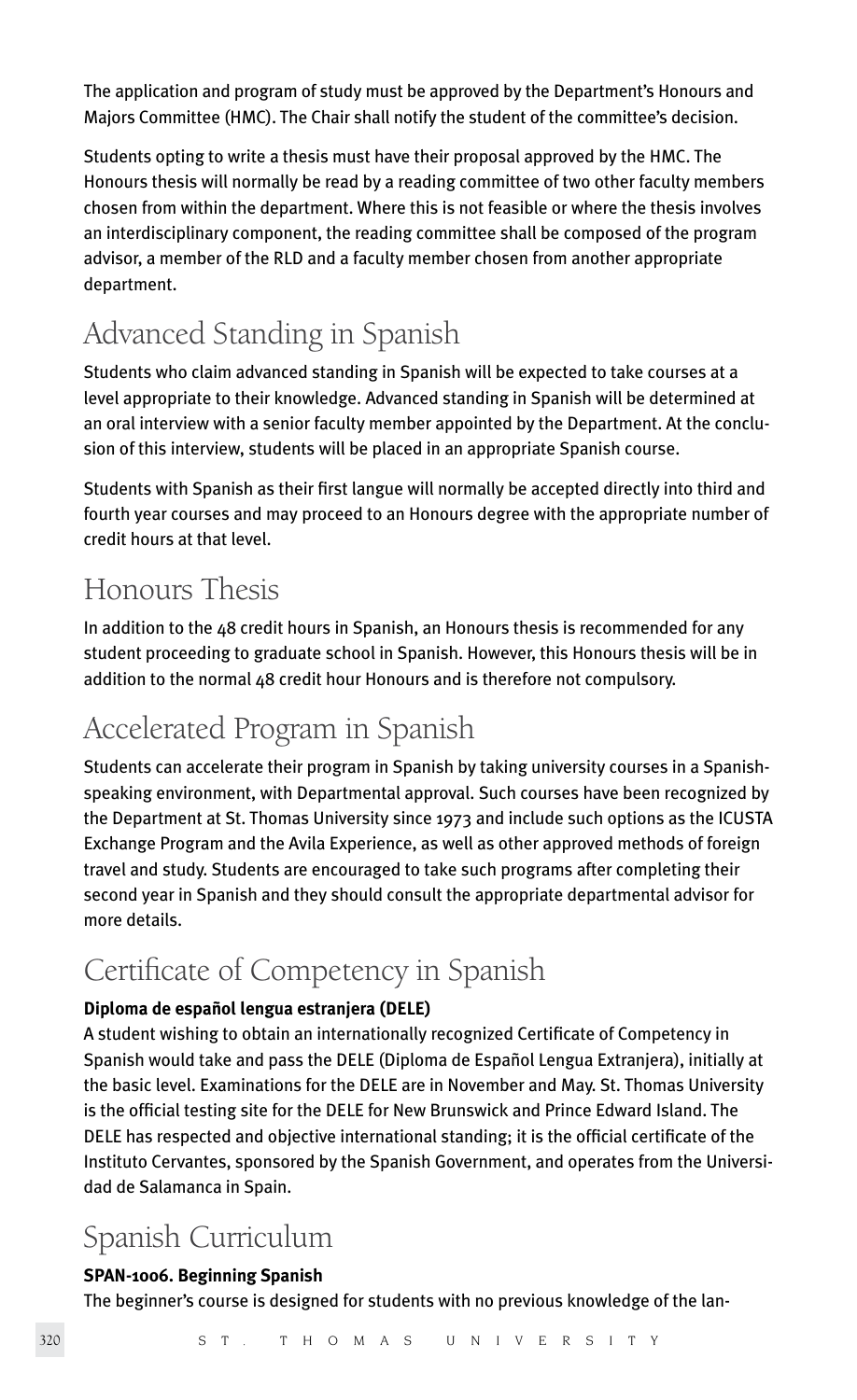guage. It represents the basic level in the learning of Spanish. Teaching methods and texts will vary from year to year and from instructor to instructor. The aims of the course are the acquisition of (1) listening comprehension, (2) basic vocabulary suitable for everyday conversations,  $(3)$  simple grammatical structures, and  $(4)$  a knowledge of reading and writing techniques. The basic skills (listening, speaking, reading, writing) are emphasized. In addition, each instructor will introduce the students to selected elements of Hispanic Culture.

### **SPAN-2013. Intermediate Spanish I**

This course begins with a review of the first-year course and proceeds to include, in a progressive way, the new components of intermediate grammar. Conversation will be an essential part of the course. Vocabulary expansion will be developed through short readings. The practice of listening, speaking, writing, and reading will give students the opportunity to improve their use of the language. Audio-visual materials will reinforce the student's understanding of Hispanic Culture.

### **SPAN-2023. Intermediate Spanish II**

This course is the continuation of Intermediate Grammar I or its equivalent. It begins with a review of the indicative mood and then moves on to coverage of the subjunctive mood. This course will stress conversation, oral exercises, and oral presentations. Written assignments will improve the accuracy of the grammatical structures learned in the oral part of the course. Plays will sometimes be used as a part of the learning language process.

### **SPAN-2113. Culture and Composition I**

This course continues with the cultural studies that were introduced in first year. Emphasis is placed on reading and writing assignments. Written Spanish is developed through cultural readings drawn from selected Peninsular Spanish texts. The course contains a basic research component and students will be encouraged to select and develop their own research interests.

# **SPAN-2123. Culture and Composition II**

This course follows on from SPAN 2113 and continues the cultural study methods that were introduced in first term. Emphasis is again placed on reading and writing assignments. Written Spanish is developed through cultural readings drawn from selected Latin American texts. The course contains a basic research component and students will be encouraged to select and develop their own research interests.

# **SPAN-2413. Oral Intense I**

This innovative course will provide intense oral practice in Spanish. In addition to traditional oral practices (film, radio, video, discussions, oral presentations, debates), there will be small discussion groups and regular access to sound and video files on the WWW. News items, current newspapers, radio and television news will be accessed regularly on the WWW and specific news items will be followed in some detail. Prerequisite: At least 12 credit hours in Spanish or the equivalent. 6 hours class per week.

#### **SPAN-2423. Oral Intense II**

This course is designed as a follow up to SPAN 2413 and will provide intense oral practice in Spanish. In addition to traditional oral practices, there will be small discussion groups and regular access to sound and video files on the WWW. News items, current newspapers, radio and television news will be accessed regularly on the WWW and specific news items will be followed in some detail. Prerequisite: SPAN 2413 or equivalent.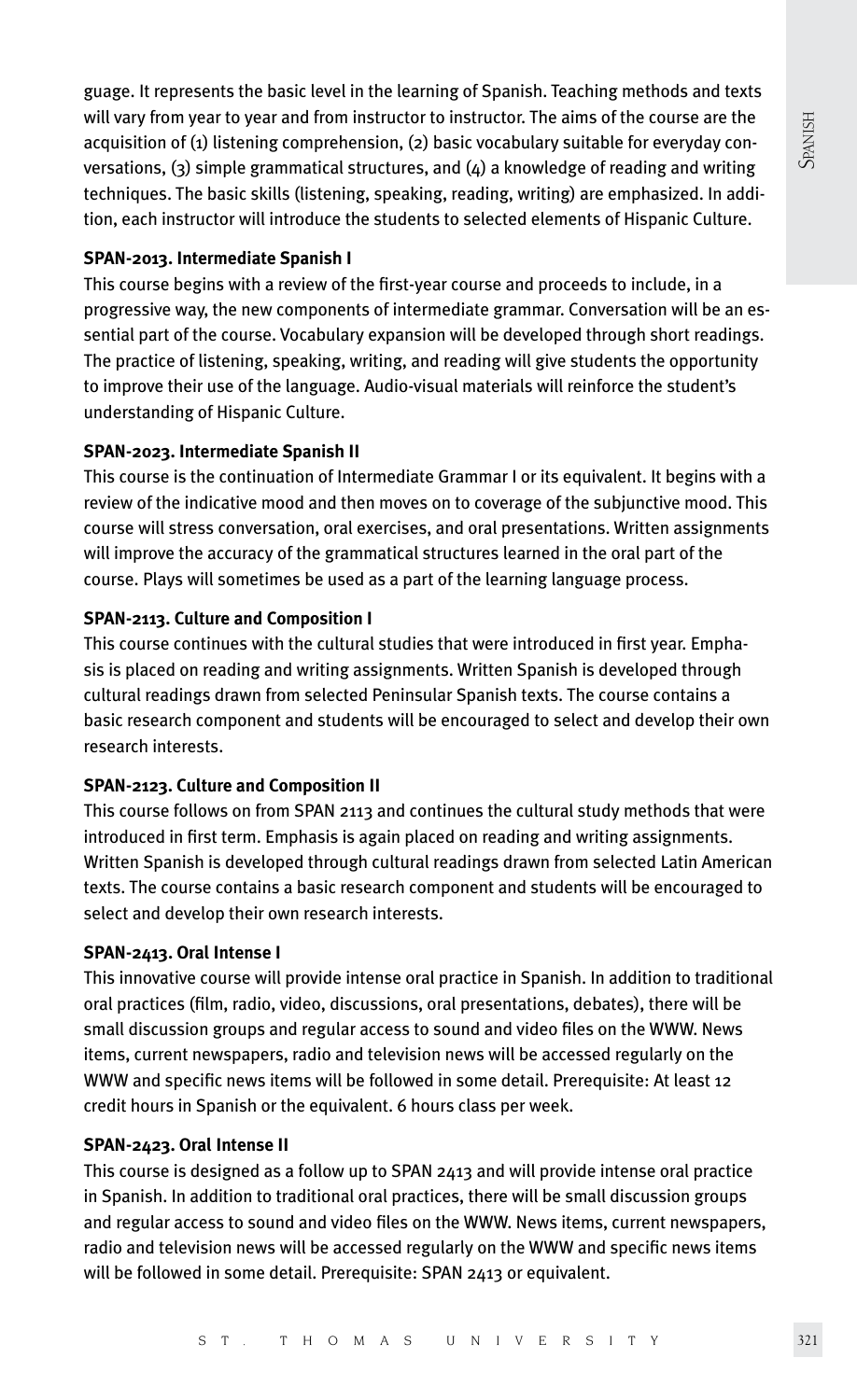#### **SPAN-3313. Advanced Reading I**

Students will develop their reading and analyses skills by an in-depth reading of selected Peninsular Spanish texts and in addition, they will improve their oral fluency studying the rhythms of Peninsular Spanish poetry. Oral and written expositions on specific topics which arise from their textual analyses will reinforce the accuracy of the use of Spanish language in all its forms.

#### **SPAN-3323. Advanced Reading II**

Students will develop their reading and analyses skills by on in-depth reading of selected Latin American texts and in addition, they will improve their oral fluency studying the rhythms of Latin American poetry. Oral and written expositions on specific topics which arise from their textual analyses will reinforce the accuracy of the use of Spanish language in all its forms.

#### **SPAN-3513. Advanced Grammar I**

This course aims to build on the knowledge and communicative skills that students have previously acquired, in a limited form, with regards to the subjunctive tense. During the course of the semester, in-class activities will emphasize the practice of the present subjunctive tense. Some structural exercises and reading activities will be used; however, the course is based on communicative activities and projects that will reinforce grammar acquisition.

#### **SPAN-3523. Advanced Grammar II**

This course is a continuation of Advanced Grammar I. As in the first course, this one also aims to build on the knowledge and communicative skills that students have previously acquired with regards to the subjunctive tense. During the course of the semester, in-class activities will emphasize the practice of the past subjunctive tenses. Some structural exercises and reading activities will be used; however, the course is based on communicative activities and projects that will reinforce grammar acquisition.

#### **SPAN-4013. Medieval Spanish Literature**

Medieval Spanish Literature will be considered from two different points of view. (1 ) Prose: the development of the medieval novel; and (2) Poetry: the evolution of poetry from epic to lyric. Students will research at least one major text in each area in addition to preparing selected readings from important works. 3 hours per week.

### **SPAN-4023. Spanish Golden Age Culture and Texts**

This course will include a close reading of selected, representative texts covering equally 1) Renaissance and Baroque poetry, 2) the Picaresque Novel, and 3) the Creation of the National Theatre. Emphasis will be placed on the evolution of the Spanish language as the seeming simplicity of the Renaissance changes to the intense complexity of the Baroque.

#### **SPAN-4033. Nineteenth Century Spanish Culture and Texts**

This course will consist of two separate unities: 1) the Romantic Movement in Spain with emphasises on theater and poetry and 2) Spanish Determinism. Texts will be determined by the specific interests by the students and instructors. Students will be expected to research at least one major text per unit, in addition to reading excerpts and selected passages from major works.

#### **SPAN-4043. Twentieth Century Spanish Culture and Texts**

This course will examine the evolution of Spanish Culture and Texts in five stages: (1) the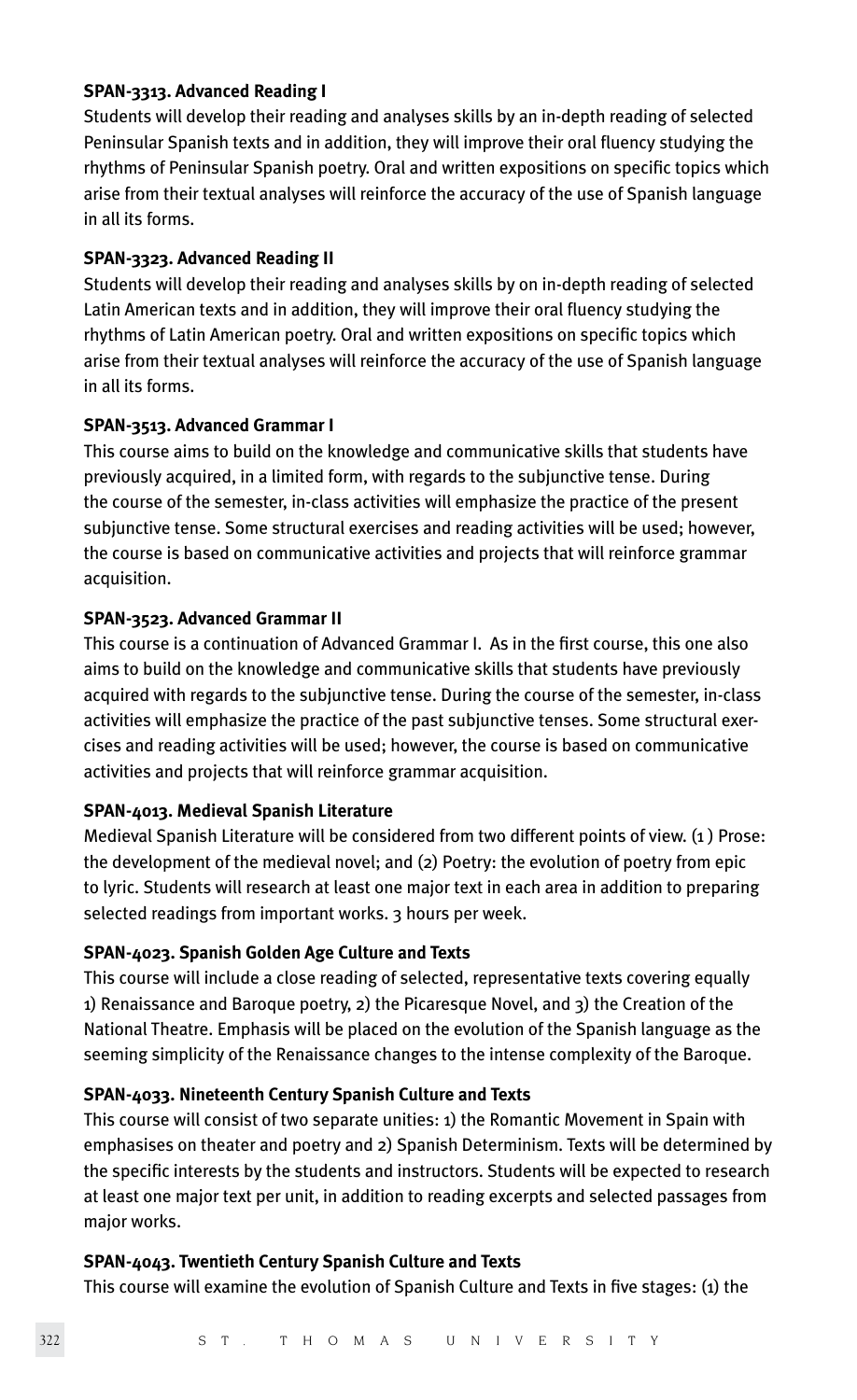generation of 1898; (2) The Generation of 1927; (3) the Spanish Civil War (1936-1939); (4) the dictatorship (1939-1975); and (5) the makings of modern Spain (1975-date). The course will contain a research component and students will be expected to select and research specific topics.

### **SPAN-4123. Introduction to Latino Literature and Culture in the United States**

This course will provide students with a survey of the major literary works and themes characterizing Latino literary production in the United States. Particular attention will be given to the historical, social, and cultural context of this literature. Theoretical concepts such as linguistic assimilation, location, acculturation/transculturation, alienation, silence, authority and memory as they inform Latino literary texts will be explored throughout this course.

# **SPAN-4663. Don Quijote**

SPAN 4663 will involve a close reading in Spanish of Cervantes' modern novel and masterpiece *Don Quijote de la Mancha*. Over the course of the semester students will 1) understand the historical, social, political, geographical and literary contexts of the novel, 2) discuss Don Quijote's interaction with other works of art 3) reflect upon the notion of modernity, literary genres and critical thinking  $4$ ) identify connections between Cervantes and Don Quijote 5) become familiarized with the amount of literature on *Don Quijote* and 6) discover the relativity of madness. Classes will involve both lectures and discussions.

# **SPAN-4713. Twentieth Century Spanish American Short Story**

This course offers an overview of the contemporary Spanish American short story through the discussion and analysis of some of its most representative literary texts. We will study the evolution of the short story as a literary genre from its first manifestations in Latin America towards the end of the nineteenth century until the present, paying particular attention to the themes, stylistic and technical features, and literary and historical contexts that help give life to each text.

# **SPAN-4723. Latin American Women's Literature**

This course offers an overview of the contribution made by women writers to the corpus of Spanish American literature. Through the reading and analysis of some of the most representative literary texts of the narrative, poetic and dramatic genres, and taking into consideration the contexts of their times, we will examine the topics of feminism, history, politics, sexuality, national identity and society as expressed by these women authors.

# **SPAN-4813. Colonial Spanish American Culture and Texts**

This course will focus on the culture of the Conquest and the Colonial periods as reflected in selected Spanish American texts. The culture and texts of 16th and 17th centuries Spain will be compared with the culture and texts of 16th and 17th centuries Spanish America, with particular emphasis on the Spanish American Baroque period.

# **SPAN-4823. Spanish-American Literature - From Modernism to the Present**

This course will focus on Spanish-American literature from Modernism to the present, beginning with the literature of the Mexican Revolution Period and progressing through the literature of the Boom and post-Boom eras.

# **SPAN-4833. Nineteenth Century Spanish American Culture and Texts**

In this course we will study 1) the Independence period with its emphasis on Literature and Nationalism; 2) Romanticism and its relationship to nature; and 3) social changes as seen through the culture and texts of 19th century Spanish America. Emphasis will be placed on